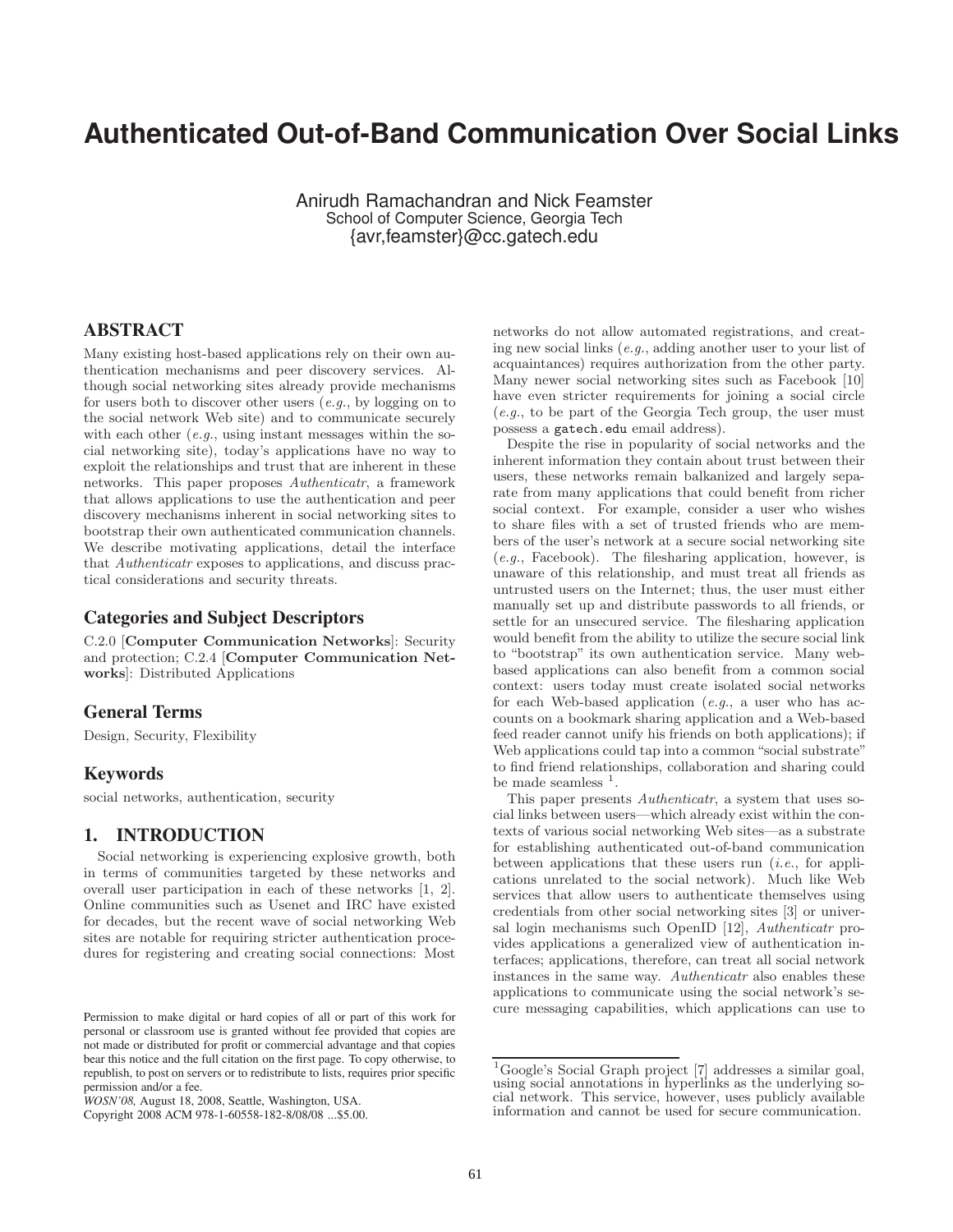perform challenge-response or establish cryptographic keys before initiating direct communication<sup>2</sup>.

This paper makes the following contributions. First, we present the design of Authenticatr, a framework that leverages the relationships inherent in today's social networks to build authenticated out-of-band communication channels for other networked applications. Second, we describe the Authenticatr API, which applications can use to build such authenticated channels. Finally, we describe how developers can use this API to build applications for performing a variety of tasks ranging from file-sharing to network troubleshooting. We also outline various practical considerations for Authenticatr and discuss an agenda for future research.

The rest of the paper is organized as follows. Section 2 describes motivating applications for Authenticatr. Section 3 presents Authenticatr's design and API, and Section 4 explains how applications can use Authenticatr to construct authenticated channels. Section 5 describes various practical considerations and potential security threats. Section 6 outlines related work, and Section 7 concludes with a summary and research agenda.

## **2. MOTIVATING APPLICATIONS**

Authenticatr provides an authenticated out-of-band communication channel for many other applications, including overlay routing, troubleshooting, root-cause analysis for networked applications, censorship avoidance, and authentication for content sharing (e.g., blogs, photo albums, posted news items). Current authentication and access control for these types of applications are either application-specific or too complex for typical users to establish and configure.

In contrast, social links are easy for users to establish and verify. Social links also embody exactly the type of authentication that is required by many applications: To share a set of photos, a news posting, or some other content only with friends, a user can specify access control in terms of existing relationships on social networks  $(e.g., "my friends on$ Facebook"). Authenticatr extends the same authentication mechanisms to host-based applications, allowing the user to, for example, configure her computer to "Allow my friends on Facebook to route traffic through me". In this section, we detail a few example applications that can benefit from Authenticatr's authentication mechanisms.

Secure email. Although strong end-to-end encryption schemes such as PGP have existed for over a decade, the complexity of public key cryptography has made this approach unattractive to most email users. On the other hand, people already understand and use social networking services for business and leisure, and many social networks support secure authentication and messaging (i.e., HTTP over SSL); *Authenticatr* can exploit the authentication and security already inherent in social networks for securing hostbased email clients.

File-sharing between friends. Currently, many users lack the means or the technical expertise to share files only with their friends. Complete security requires setting up and managing servers, which is relatively difficult for most users. A file-sharing client can use Authenticatr to select a social

network and a friend (or group of friends) to share files with; Authenticatr will exchange session keys with peer programs, establish ports, verify logins, etc. using the social network.

Backup routing and censorship avoidance. Routing failures often cause some parts of the Internet to become disconnected; BGP convergence delays cause these disruptions to affect availability. Censorship poses reachability problems of a different sort: Users may be denied access to certain Web sites on the Internet. Authenticatr allows these users to locate a friend's host (using the social network) and route through it to avoid the failure or the censor (previous work has proposed a similar mechanism that applies only to censorship [9]). Routing through a trusted friend's computer would also be preferable to using an anonymous proxy of unknown provenance.

Collaborative measurement and troubleshooting. Collecting measurements from end-users is cumbersome because most users are unwilling (or unable) to operate measurement software; moreover, there is no way a researcher can signal a set of end-user machines to begin measurement (due to DHCP reallocation, machines being turned off, etc.). Such applications can also benefit from Authenticatr: whenever a researcher requires a measurement, she can issue a request to all end-user measurement applications (authorized through a social channel, such as all subscribers of a certain Facebook application) to conduct a measurement  $(e.g.,)$ "traceroute to slashdot.org").

## **3. DESIGN**

This section presents the design of Authenticatr. We outline design goals, present Authenticatr's design and API, and describe how multiple processes can communicate using the same social authentication channel. We are in the process of implementing Authenticatr.

#### **3.1 Design Goals**

Authenticatr attempts to satisfy the following goals:

- Simplicity. The Application Programming Interface (API) that Authenticatr presents is similar to the Berkeley sockets API, both in terms of the functions and the data types handled by the API. Simple API calls are easier to compose and build upon. As a result, the primitives provided by Authenticatr are minimal (e.g., send, recv, etc.), but applications or libraries can compose these primitives to perform more complex tasks.
- Flexibility. The design of Authenticatr is not tied to the functions offered by existing applications or to existing social network structures, which makes it compatible across many of future applications and social networks. The API handles only basic operations  $(i.e.,$  authentication, enumerating a user's friends, and sending and receiving data), leaving functions that are specific to social networks to lower layers, and application-specific functionality to higher layers.

#### **3.2 The Middleware Layer**

Figure 1 presents the high-level design of Authenticatr. The middleware layer provides applications with various social-network functions. Its API includes functions for authenticating a user to the social network and sending messages to a user's friends, but is independent of functions

<sup>2</sup>We assume that the social networking platform allows an authenticated user to perform automated logins and messaging. Some platforms  $(e.g., \text{Orkut})$  currently do not allow automated actions, but a demonstrated use like Authenticatr might ultimately result in a change to this policy.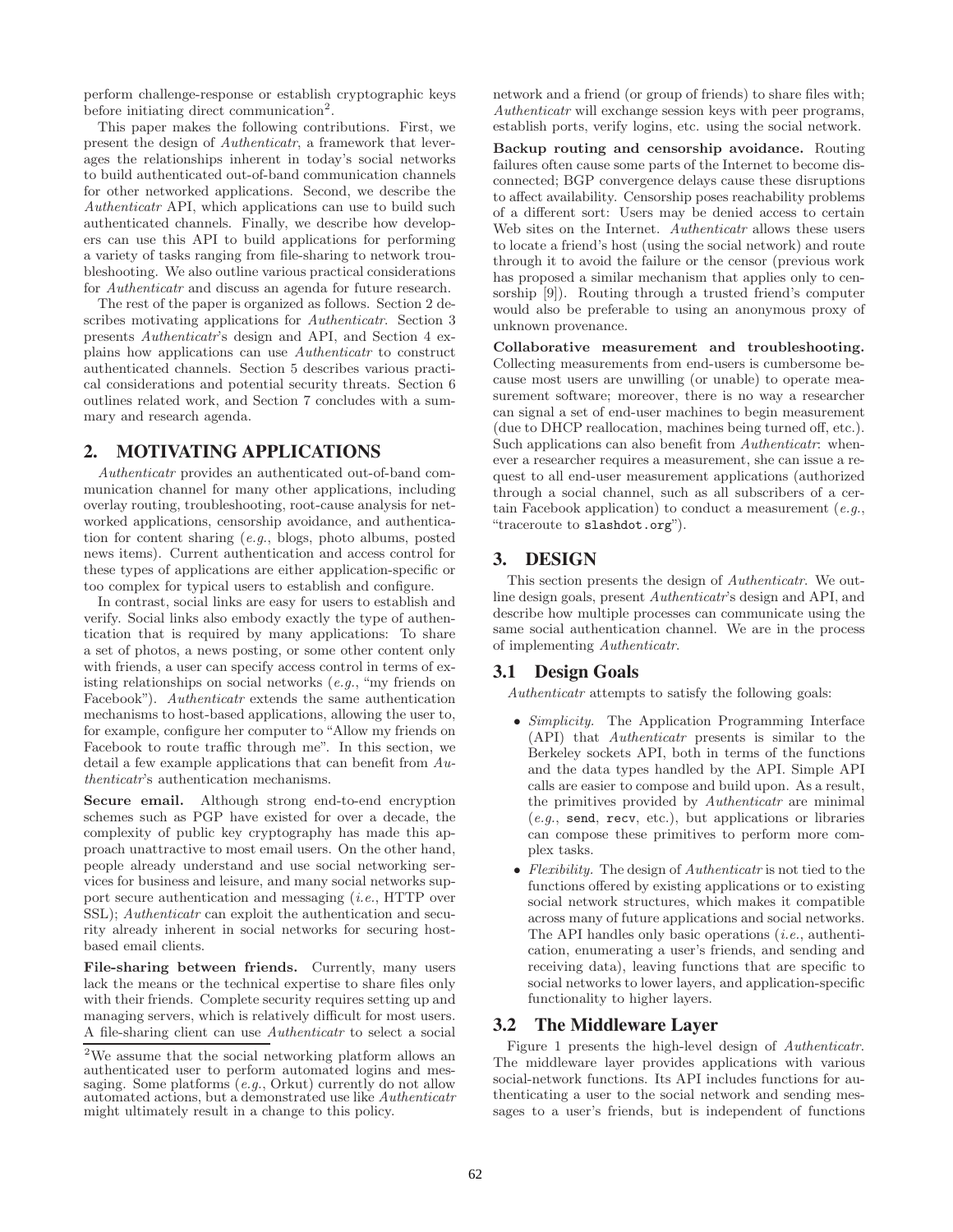

Figure 1: High-level design of Authenticatr.

that are specific to a particular application or a particular social-network communication protocol. Because the middleware provides only basic functionality, applications can use libraries built on top of the middleware message-passing API for commonly-used functionality, such as enumerating friends-of-friends of a user, negotiating a cryptographic session key between two users using private messaging, etc. Applications may build upon intermediate libraries on top of the middleware API, or deal directly with the messagepassing API for new functionality  $(e.g., friend "suggestions")$ , or users who are connected via many common friends). The thin middleware layer is analogous to the hourglass design of the TCP/IP stack, which facilitates a wide range of applications to use it on higher layers, and a wide range of lower layer (physical or link-level) protocols and media to interact with the TCP/IP layer from below.

Below the middleware layer, Authenticatr implements various types of social network communication and authentication schemes. The implementation includes the communication protocol (e.g., XML-RPC for Web-based social networking sites, Jabber for instant messaging applications, etc.) and the functionality to send and receive private messages to friends within each network. If the social network offers other functionality through its API (e.g., obtain the list of a user's friends or a list of users in a group), these may also be implemented and exported through the middleware to applications.

#### **3.3 Authenticatr API**

Table 1 presents the API that Authenticatr exposes to applications. The API consists of two functions for authentication and two for data transfer. The authentication functions are: 1) login, to log on to a social network such as Facebook or Google Talk [11] using a credential (such as a username and password combination or a private key), and 2) set\_auth\_level, to set the authentication level of a session handle obtained using login to a specified value. The data transfer functions, analogous to Berkeley sockets functions, are send and recv. These functions require a session handle (obtained using login) and the identifier of a friend in the social network with whom to communicate with. A successful send call places the message in the Inbox (message storage provided by the social networking site) of friend f. The friend, f, can then call recv to retrieve the message.

The messages sent using the data transfer functions are opaque. The middleware layer performs two basic operations: 1) Given a handle to a social network ("network  $*n"$ in the login API), Authenticatr locates the appropriate social network implementation and obtains a session handle using the credentials provided by the application; 2) It maintains a mapping between session tokens (returned by the social network implementation on a successful login call) and the corresponding social network sessions (e.g., using HTTP cookies). On a send or recv call, it forwards the messages to the implementations to send and receive messages on that social network. Applications that use the middleware API can send messages for various purposes, such as negotiating a cryptographic key, or exchanging IP addresses of the machines the applications are running on to initiate direct (peer-to-peer) connection (similar to STUN [8]).

Auxiliary functions. Because the middleware passes the friend identifier f unchanged to the corresponding social network, the application using a send or recv may need to understand the semantics of mapping a user's real identity to that user's corresponding social network identity  $(i.e.,$ on one network, a user may be uniquely accessible using her email address while on another, the unique identifier may be a number). To tackle this problem, the middleware also exports functions such as get\_friends, which retrieves a list of a user's friends from the corresponding social network. Because application-specific details are encapsulated within the friend structure, applications can continue to treat users on all social networks equally. Other examples of auxiliary functions include get\_groups (which retrieves a list of communities a user is a member of) and get\_profile\_data (which retrieves the profile data of a user).

Using the data transfer and auxiliary functions provided by the middleware, developers can construct more complex message types for specific applications to use, such as "private message" (sent to a single friend), "FoF message" (sent to all friends and friends-of-friends), "group message" (sent to all members of a group), or "broadcast message" (sent to all friends).

## **3.4 Establishing the Channel**

For each session token, the middleware stores the following information<sup>3</sup>:

- 1. The access details of the social network, such as the IP address and port.
- 2. The current authentication level of the session token.
- 3. The pointer to the set of functions implementing authentication and data transfer functions for this social network (registered as a callback function), with at least one implementation for each data transfer function (send and recv), as well as the auxiliary functions. Unsupported functions point to NULL.
- 4. A set of process identifiers that have rights to invoke operations (i.e., data transfer or authentication functions) on the session token.

When middleware allocates a session token upon a successful login call to a social network, the process that presented the credentials for login receives ownership to the token. Session tokens are valid across all processes on a host. If a process wants to allow other processes  $(e.g., child)$ 

<sup>3</sup>Because the middleware must store information regarding open session handles of all processes, we expect that it will be implemented as a daemon that handles all such function calls.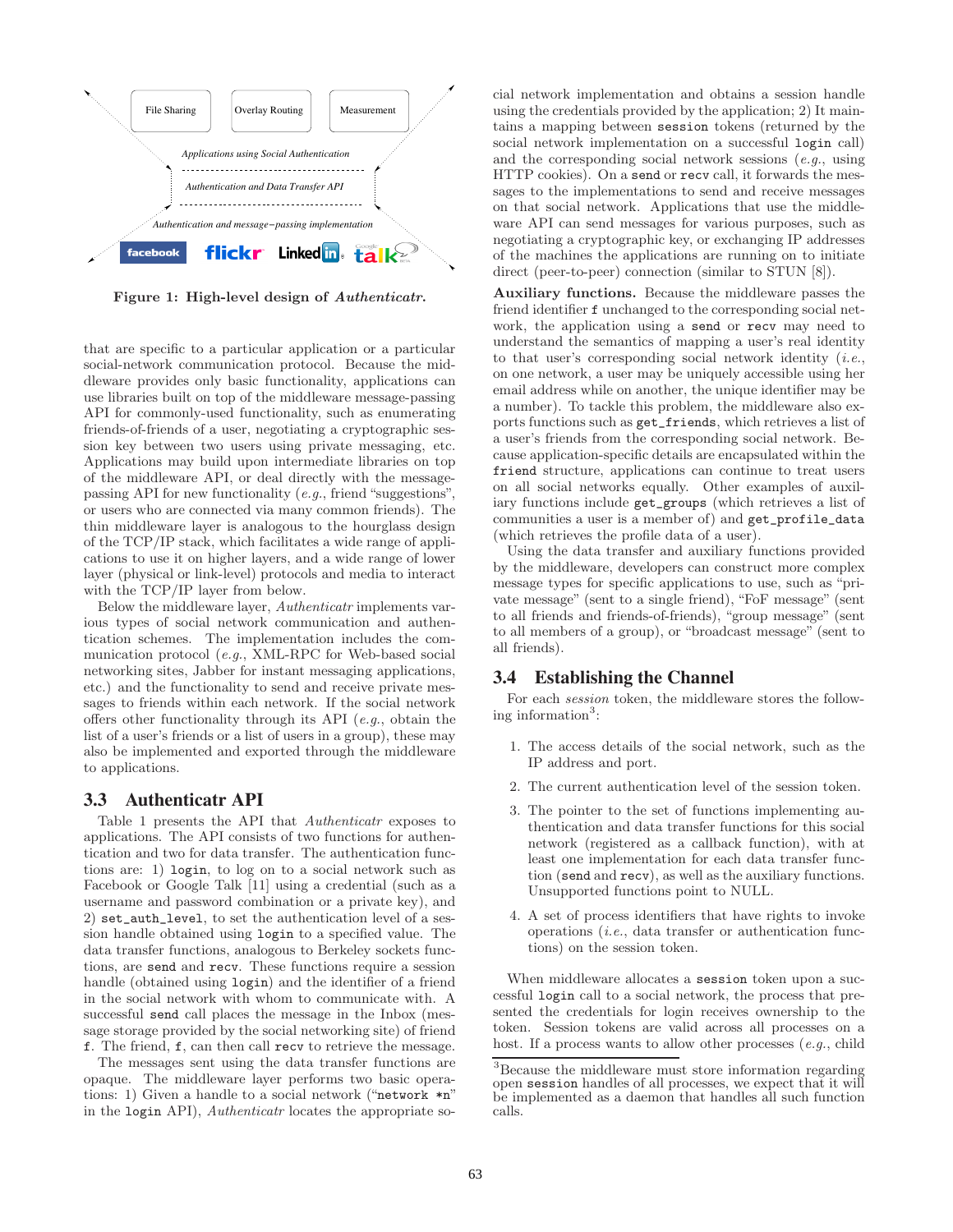| Authentication API                              |                                                                    |
|-------------------------------------------------|--------------------------------------------------------------------|
| Prototype                                       | Purpose                                                            |
| session* login (network *n, credential *cred)   | Attempts to login to network n with credentials cred, return-      |
|                                                 | ing a session handle                                               |
| set_auth_level (session *s, auth_level *level)  | Sets the authentication level for the social network session s     |
|                                                 | to level                                                           |
| Communication API                               |                                                                    |
| send (session *s, friend *f, message *msg)      | Sends the opaque message msg to friend f through the social        |
|                                                 | network session s                                                  |
| recv (session *s, friend *f, message **msg)     | Receives the next message from friend f through social net-        |
|                                                 | work session s into the opaque buffer msg                          |
| <i>Auxiliary Functions</i>                      |                                                                    |
| get_friends (session *s, friend *f, friend **l) | Get the list of friends of a user f as the list 1 using the social |
|                                                 | network session s                                                  |
|                                                 |                                                                    |

Table 1: API for Authenticatr's middleware layer, both for authentication to a social network, and for data transfer through the social network.

processes) to perform calls using this token, it must ensure that such processes do not perform unauthorized operations, because the same token is usable across all processes on the host. Thus, Authenticatr provides authentication levels (set using a set\_auth\_level call) to control which processes on a given host can use each session token, and how each process can use each token.

In this model, a user could then provide credentials to a trusted application that performs the login, creates a session token, adds read and write permissions for the untrusted application's process ID, and passes the token to the untrusted application process. Similarly, authentication levels allow trusted applications to impose access restrictions, such as read-only or write-only restrictions, on other processes, even though the underlying social network does not provide this feature.

The set of authentication levels must be applicable to most social networks while still allowing expressive access control policies. For each session token, the middleware maintains a pair of 2-bit masks each for two permission settings: 1) read permission allows reading from the social network session  $(i.e., reading content through the social network, such$ as messages on a user's Facebook Inbox); and 2) write permission allows writing to the session  $(i.e.,$  sending a message using the social network to a friend). The authentication level is represented as the concatenation of two such bitmasks. The first bitmask is for processes that are in the owner group, and the second is for processes that are in the group group. The middleware also maintains, for each session token, two lists of process IDs that belong to each group (i.e., processes that are members of owner and processes that are members of group). Modifying and enforcing the authentication levels work much like UNIX file permissions: only process IDs that are members of the *owner* group can change the authentication level bitmasks or add other processes to the owner or group lists.

#### **4. USING AUTHENTICATR**

Authenticatr assumes that the social network implementations allow users to exchange private messages over an authenticated social link. Host-based applications can make automated use of Authenticatr either for sending secure messages between peers through these links or use the social link as an out-of-band signaling channel to negotiate or set up parameters for direct communication. Authenticatr is most

useful to external applications as an authenticated out-ofband signaling mechanism for small messages. These messages can allow host applications to perform important functions such as discovering the IP address and port of a service operated by a friend, and establishing a cryptographic session key. We describe how Authenticatr can be used to perform these functions in the context of a peer-to-peer filesharing application.

#### **4.1 Secure Peer-to-Peer Filesharing**

Consider a user who wishes to securely share a file with a group of friends using a peer-to-peer filesharing application (e.g., BitTorrent). The application must first provide a way for the set of friends to discover and join the P2P network; in BitTorrent, this process involves using a thirdparty "tracker". In addition to performing authentication at the discovery service, the application must also secure the communication between peers. Thus, the filesharing application requires two steps: (1) A mechanism to securely disseminate the location and authentication parameters of the discovery service to the desired group of friends, and (2) A way to set up per-peer keys for encrypting communication between peers. These tasks are akin to creating an independent social network, where step (1) is equivalent to logging in securely at a well-known social network URL (e.g., www.facebook.com), and step (2) can be accomplished using private messaging between friends on the social networking site. Authenticatr allows the P2P application to use existing social networking services to perform these tasks. We discuss these two steps below.

Step 1: Address and service discovery. Many Internet users are highly mobile or have access only to dynamic IP addresses, and locating friends' computers (for filesharing, voice or video chat, etc.) can be difficult. Social networking Web sites and instant messaging services—many of which already track all logged-in users—can be used by friends to "meet in the middle", and exchange information in order to initiate direct connectivity  $(e.g., the publicly accessible$ port numbers of the hosts and ports where inbound access is allowed). Existing techniques such as STUN [8] or UDP hole punching also discover this information; the social network acts as a point for securely exchanging the information.

Implementation. Each host that wants to advertise a service first discovers its public IP address, port, etc. using services such as STUN. It then logs into one or more social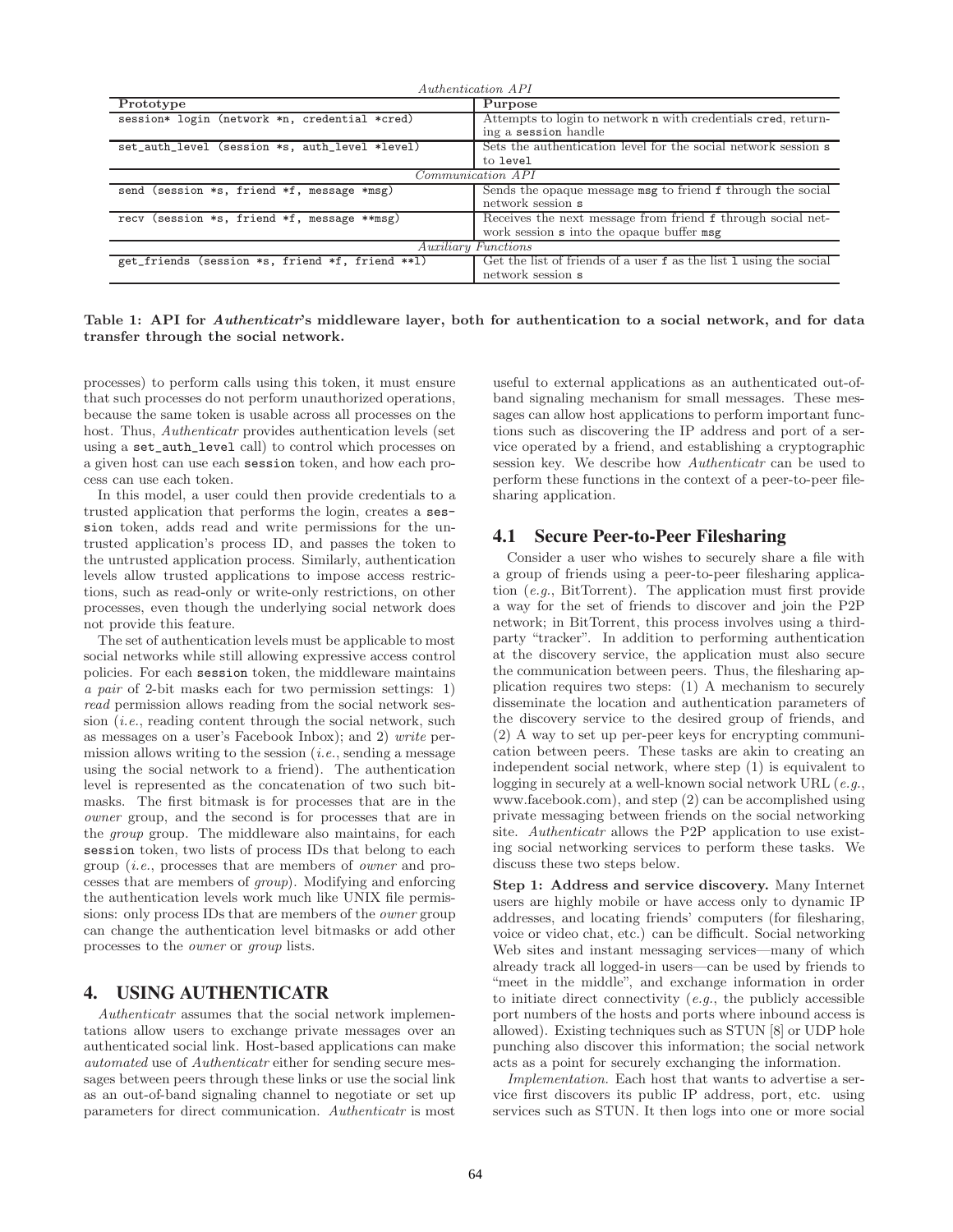networks, uses get\_friends to enumerate a list of friends on each network, and uses send to send the details of the service as private messages to one or more friends. Applications run by users who receive the private message periodically call recv and directly connect to the IP hosting the service.

Step 2: Negotiating cryptographic keys. Although address discovery can use the security of the social network, the actual data exchange in a filesharing application must use the open Internet. Fortunately, peers can use private messaging within the social network to establish pairwise cryptographic keys, which are in turn used to encrypt their direct communication. Private messaging is ideal for key exchange because message sizes are typically small, and only a few round trips are required to complete the exchange. The established secret can be used to secure direct communication between the peers.

Exchanging keys using secure private messaging services provided by a social network entails additional benefits: typical key exchange mechanisms such as Diffie-Hellman are susceptible to man-in-the-middle attacks because not all routers through which the messages pass are trustworthy. Using a secure social channel implies that the user only has to trust the social network provider, which greatly reduces the chances of man-in-the-middle attacks.

Implementation. Each pair of hosts that want to establish a shared secret first log on to the same social network. In an initial series of "hello" messages, the hosts establish the prime number and base for the Diffie-Hellman key exchange. The key exchange completes using two more messages in one more round trip. Note that if the prime and base are well known, the hosts do not need to wait for each other to compute the secrets (i.e., the hosts do not need to log in to the social network at the same time).

## **4.2 Additional Uses of Authenticatr**

Collaborative measurement and monitoring. Troubleshooting network problems and identifying root causes requires measurements from many vantage points. End-users are usually the quickest to notice a problem (e.g., no route to a host, high packet loss or latency, etc.), but they usually lack a method to conduct measurements from multiple vantage points. Authenticatr could allow a group of users to run measurement services (e.g., traceroute, ping, bandwidth measurement, etc.) on their machines to which their friends on the social network can make queries.

Implementation. Because many network failures are transient, in the case of network measurements, the user initiating the measurement first enumerates all of his online friends that have the measurement application installed  $(e.g., using a get profile_data query that lists the avail$ able Authenticatr-based applications for each user). If the measurement queries and responses are small (e.g., traceroute), they may be exchanged directly using the social network messaging facility. Otherwise, Authenticatr first establishes a session between each pair of hosts (as above), and communication proceeds directly between the measurement applications.

"Bridging" users. Most existing social networks lack a method to verify user's identity, which can create a threat of impersonation. For two users who are unsure of the other's real identity, having a friend in common could allow that friend to act as the "bridge" and vouch for each user to the other. The same idea can also be extended across social networks: A user who is registered on two social networks (say A and B) can voluntarily act as a bridge between a friend on network A and a friend on network B. Through the bridge user, the two distrusting users may conduct socially authenticated communication (e.g., set up session keys), even though they are not friends of each other (or even on the same network).

## **5. PRACTICAL CONSIDERATIONS**

This section discusses various practical and security considerations with *Authenticatr*. In particular, we discuss how applications need to change to use Authenticatr and how Authenticatr might multiplex multiple communication channels over a single login session. We also describe how Authenticatr might be used as a vector for malware, and outline possible defenses.

## **5.1 Changes to Host Applications**

The change required to existing applications is very minimal, and only the process of obtaining authentication information is different. For example, consider a passwordprotected P2P directory. To incorporate social authentication, the P2P application needs to: (1) Handle user input of credentials to log into a social network. This includes the name of the social network in question, and the username and password; (2) Get a list of friends of the user, and disseminate the login and password for the P2P share (using send) to the group of friends selected by the user. The rest of the application can function normally, allowing access only to remote hosts that present the correct password. On the remote end, the clients that connect to the P2P share must similarly incorporate functionality to search a user's Inbox for credentials. Thus, instead of the remote user typing in the password of the P2P share, the P2P application automatically retrieves the password by virtue of the user's social connection to the user hosting the P2P share.

## **5.2 Session Multiplexing**

Most social networks allow only one login session per credential from a given host. In Authenticatr, however, multiple host processes may have to simultaneously use the same social link to communicate with different remote processes on another host. However, the message store (the Inbox) in a social network behaves like a single message pool: without any serialization, a scenario with multiple readers and writers may result in messages being retrieved by the wrong host processes.

To tackle this problem, we suggest that these processes use a library built upon the middleware layer to "broker" their requests and responses. The library is responsible for appending identifications to each outgoing message based on the process that sent the message, and mapping identifications on incoming messages back to the processes that are supposed to receive the message. These extra fields are attached to the message body and require no support from the middleware. Because the middleware treats messages as opaque objects, applications (or libraries) can impose arbitrary structure on message bodies to achieve diverse endto-end functionality (e.g., complex authentication schemes, remote procedure call functionality, etc.).